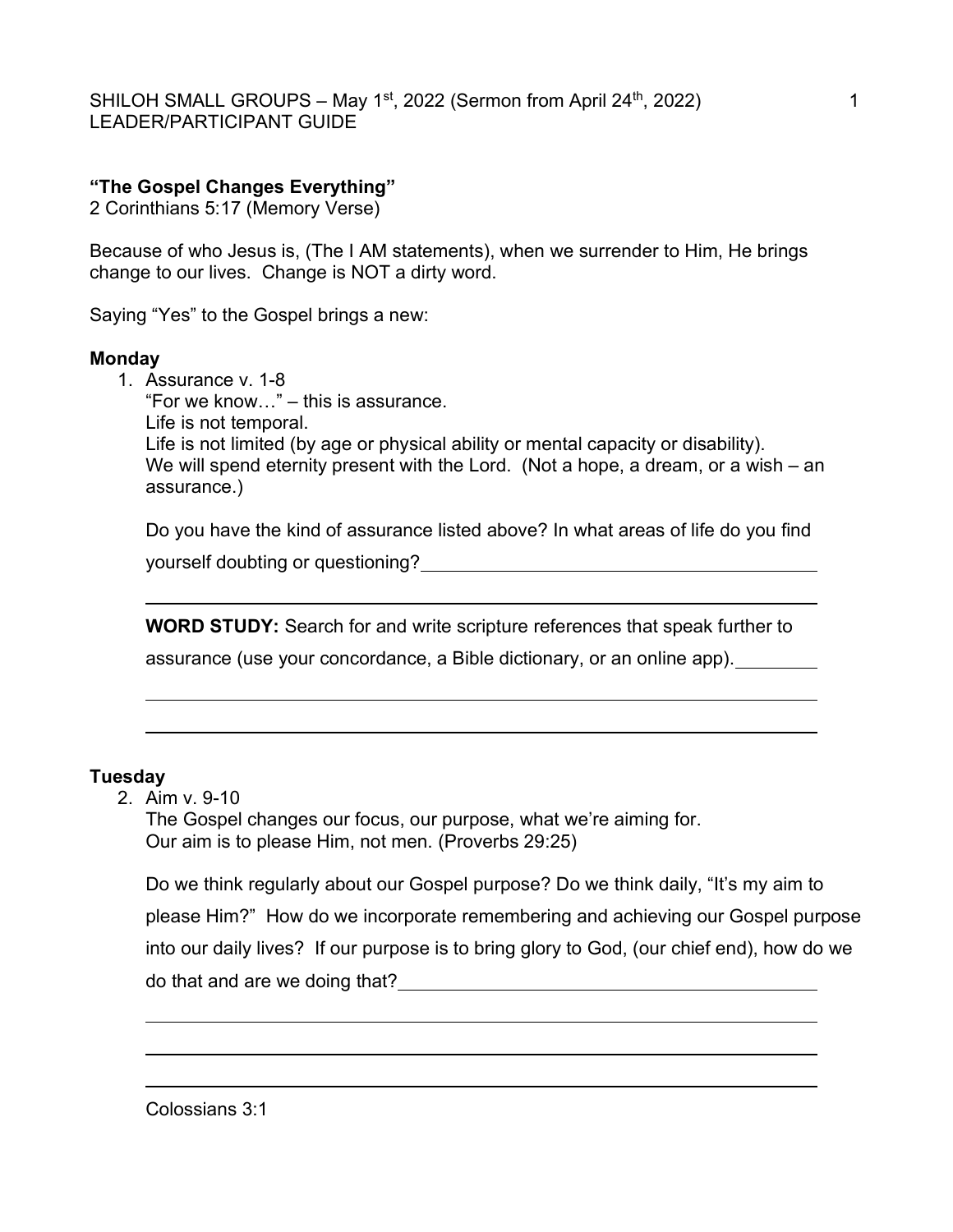## SHILOH SMALL GROUPS – May 1<sup>st</sup>, 2022 (Sermon from April 24<sup>th</sup>, 2022)  $\hspace{2cm}$  2 LEADER/PARTICIPANT GUIDE

### **Wednesday**

3. Accountability v. 10-11 We will give an account at the judgement seat of Christ, not for our relationship to God but for how we have obeyed Him. Our obedience is for His glory and for the benefit of others – that they will be drawn to Him and obey Him as well.

## WORD SEARCH

We are accountable in five areas. Read these scriptures and fill in the blanks.

1. Matthew 12:36

| 2. Hebrews $4:12$     |  |
|-----------------------|--|
| 3. 2 Corinthians 5:10 |  |
| 4. Proverbs 16:2      |  |
| 5. Proverbs 16:32     |  |

### **Thursday**

 $\overline{a}$ 

 $\overline{a}$ 

 $\overline{a}$ 

 $\overline{a}$ 

4. Ambassadorship v. 12-20

Ambassador - a person who acts as a representative or promoter of a specified activity.

 When we say yes to the Gospel we become a representative of the Lord Jesus. An ambassador serves in a foreign land, representing the country of their citizenship, which for us is in heaven.

How should we live? Vs. 14 – the Love of Christ compels and controls us. -Compels us to serve and live for others.

-Controls us to respond with correct emotions and motives to our circumstances.

Think about your elected representatives. How pleased are you with how they

represent you in Tallahassee and Washington? How pleased is God with how we are

representing Him in the world? What does the church need to do to improve how we

represent the Lord in our daily lives?

What do YOU need to do to improve your representation of Christ?